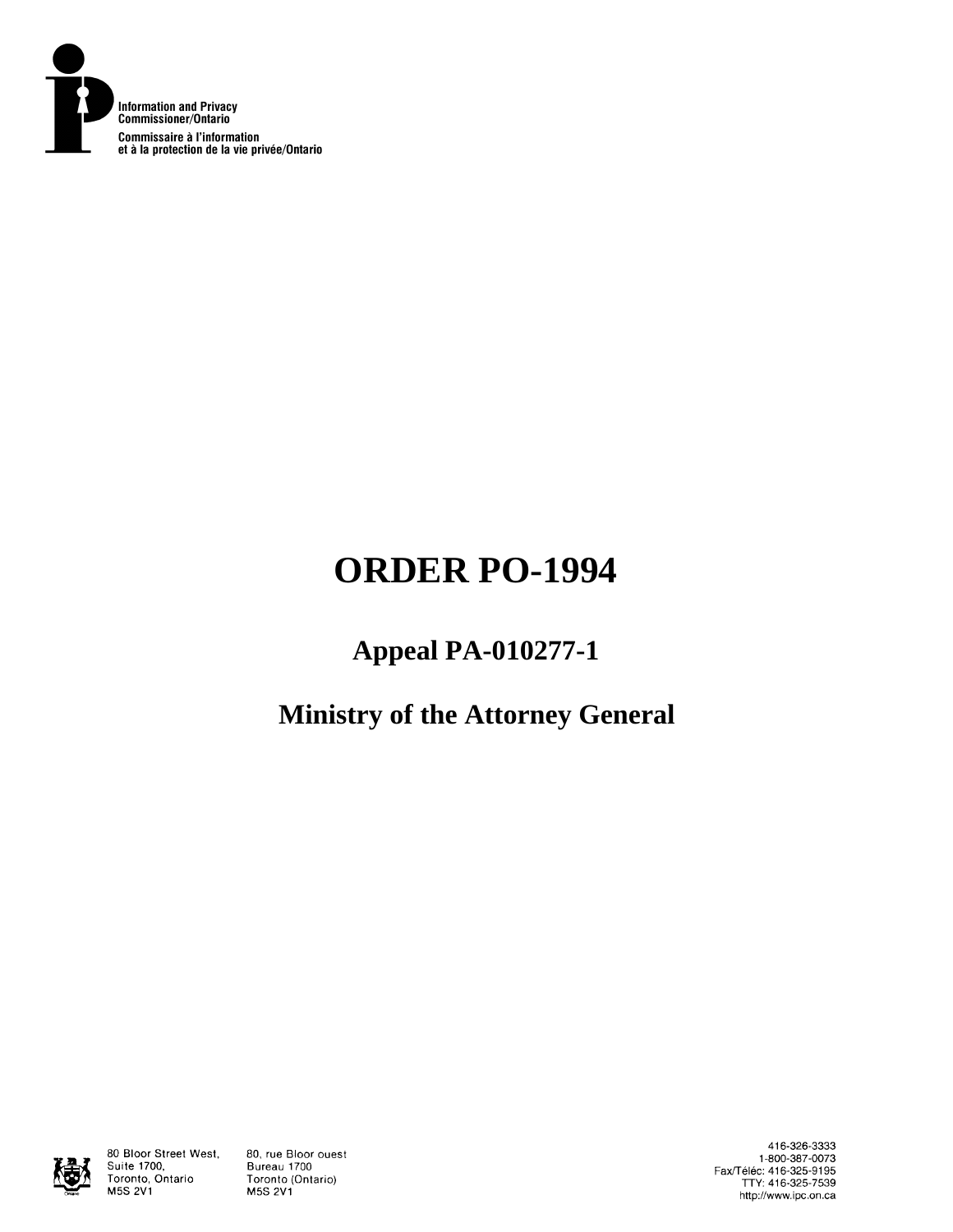## **NATURE OF THE APPEAL:**

The Ministry of the Attorney General (the Ministry) received a request pursuant to the *Freedom of Information and Protection of Privacy Act* (the *Act*) for access to: "All records and correspondence during the last two years about trial delays because of a shortage of judges."

The Ministry identified 29 responsive records, and provided the requester with full access to 20 of them and partial access to three others. Access to the remaining records or partial records was denied on the basis of one or more of the following exemptions contained in the *Act*:

- section 13(1) (advice or recommendations)
- section 19 (solicitor-client privilege)
- section  $21(1)$  (invasion of privacy)

The Ministry also denied access to the undisclosed portions of Record 29 on the basis that it consisted of non-responsive information.

The requester, now the appellant, appealed the Ministry's decision.

During mediation the appellant agreed not to pursue access to the information the Ministry claimed was non-responsive in Record 29, and to all information that was withheld under section 21(1). Accordingly only Records 1-3 and the undisclosed portions of Records 23 and 26 remain at issue in this appeal. Section 13(1) has been claimed for all of these records, and section 19 has been identified as an additional exemption claim for Records 1-3.

Further mediation was not successful, and the appeal proceeded to the adjudication stage. I sent a Notice of Inquiry to the Ministry initially, and received representations in response. I then sent the Notice and the Ministry's representations to the appellant, who also provided representations.

#### **RECORDS:**

Records 1-3 comprise a memorandum from the Director of Crown Operations in the Toronto Region to the Attorney General on the issue of trial delays in that Region.

Records 23 and 26 are the first pages of two 3-page "House Book Notes" on the topic of the appointment of bilingual judges. The response section of both Notes has been withheld and the remaining portions have been disclosed to the appellant.

### **DISCUSSION:**

#### **Solicitor Client Privilege**

The Ministry has claimed section 19 of the *Act* only for Records 1-3.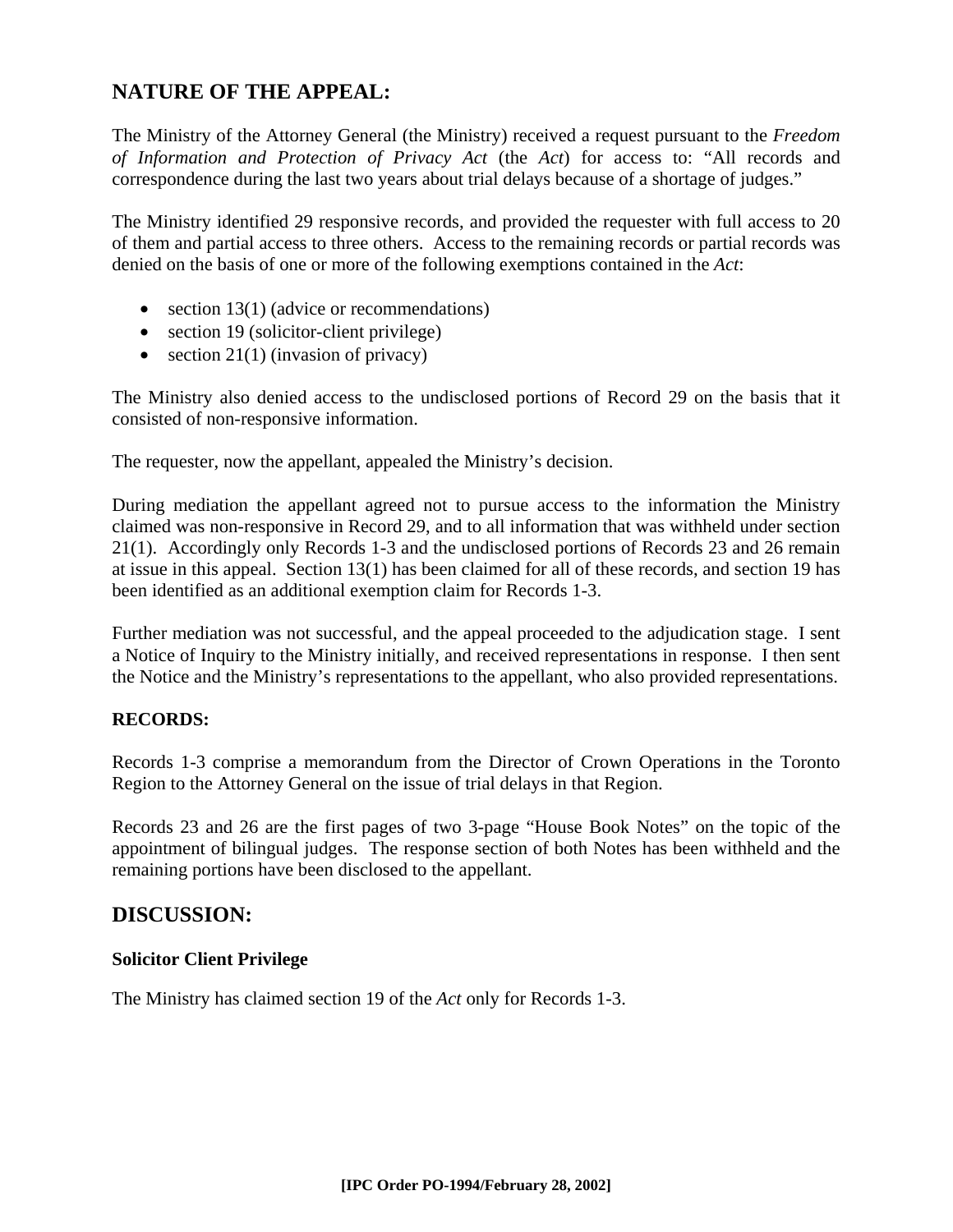Section 19 of the *Act* reads:

A head may refuse to disclose a record that is subject to solicitor-client privilege or that was prepared by or for Crown counsel for use in giving legal advice or in contemplation of or for use in litigation.

The Ministry states:

The Ministry submits that [the records qualify] for an exemption pursuant to section 19 of the *Act* regarding solicitor client privilege. The Ministry additionally claims that the privilege attached to these records has not been waived. The record was authored by counsel in the Ministry and it was addressed to the Minister. … It is a confidential internal legal memorandum.

The Ministry then reviews a number of previous orders which upheld the solicitor-client exemption claim for certain types of records, and refers to what it describes as the four criteria of the common law solicitor-client communications privilege set out in Order M-394:

- 1. there must be a written or oral communication;
- 2. the communication must be of a confidential nature;
- 3. the communication must be between a client (or his agent) and a legal adviser; and
- 4. the communication must be directly related to seeking, formulating or giving legal advice.

The Ministry submits:

The record in question is a written confidential memorandum regarding trial delay prepared by counsel, who is also a senior manager in the Criminal Law Division, for the purpose of briefing and providing legal advice to the Minister. The record offers a legal opinion, regarding trial delays, legal advice, and recommendations regarding steps to be taken in relation to the issue. Accordingly, it is the Ministry's position that all of the above criteria have been met and this record is covered by solicitor-client privilege and is exempt pursuant to section 19 of the *Act*.

Elsewhere in its representations, the Ministry states that Records 1-3 were prepared by the Director "solely for the purpose of advising the Minister in relation to the business of the Ministry."

Solicitor-client communication privilege has been described in a number of different ways, including by the four criteria referred to by the Ministry. However, in my view, Adjudicator Holly Big Canoe in Order P-1551 outlines the most appropriate characterization of this privilege. As she states in that order, solicitor-client communication privilege protects direct communications of a confidential nature between a solicitor and client, or their agents or employees, made for the purpose of obtaining professional legal advice. The rationale for this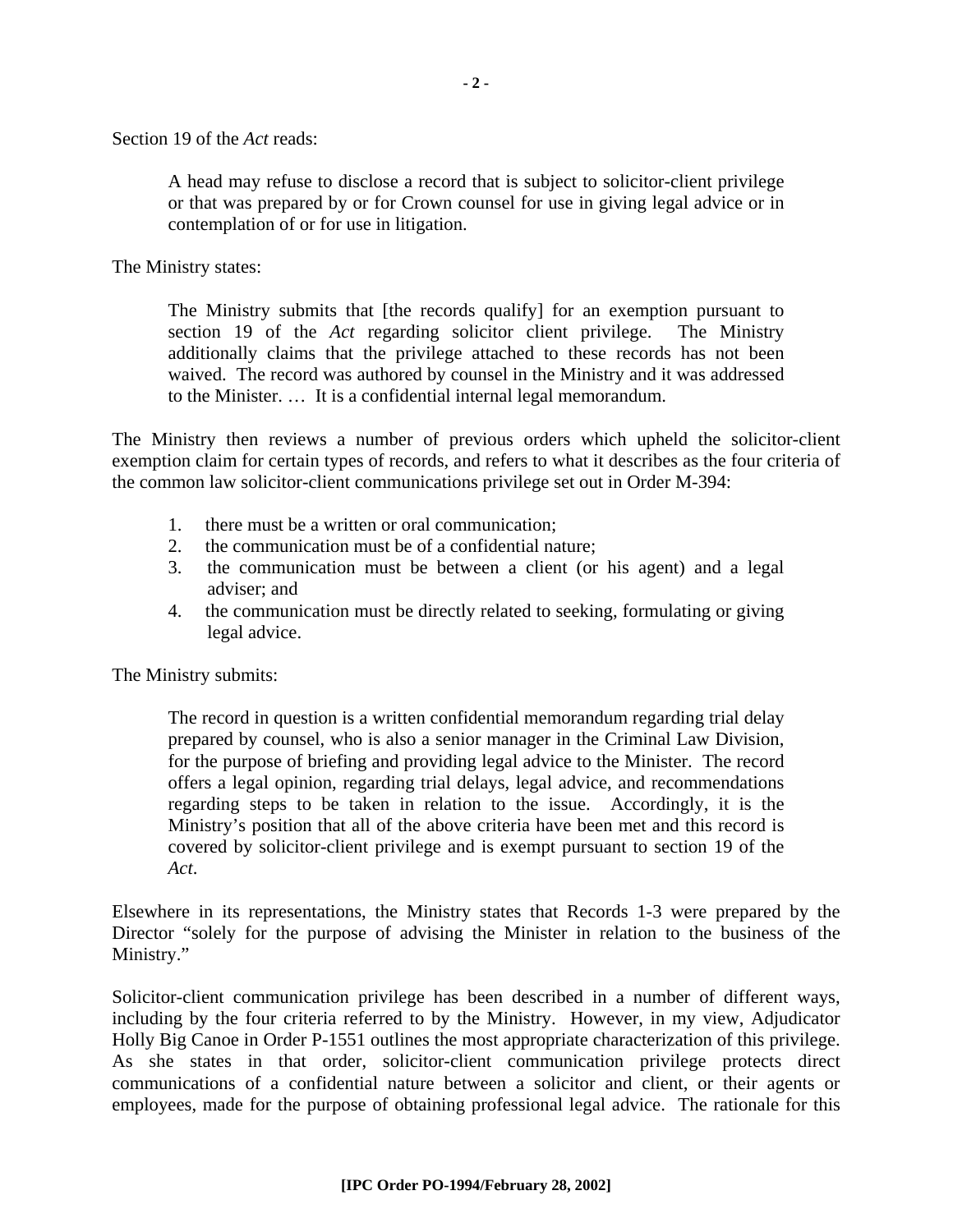privilege is to ensure that a client may confide in his or her lawyer on a legal matter without reservation.

A number of courts have described solicitor-client communication privilege.

The Supreme Court of Canada in *Descôteaux v. Mierzwinski* (1982), 141 D.L.R. (3d) 590 at 618 described the privilege as follows:

... all information which a person must provide in order to obtain legal advice and which is given in confidence for that purpose enjoys the privileges attaching to confidentiality. This confidentiality attaches to all communications made within the framework of the solicitor-client relationship ... [See Order P-1409]

The English Court of Appeal found that the privilege applies to "a continuum of communications" between a solicitor and client:

... the test is whether the communication or document was made confidentially for the purposes of legal advice. Those purposes have to be construed broadly. Privilege obviously attaches to a document conveying legal advice from solicitor to client and to a specific request from the client for such advice. But it does not follow that all other communications between them lack privilege. In most solicitor and client relationships, especially where a transaction involves protracted dealings, advice may be required or appropriate on matters great or small at various stages. There will be a continuum of communications and meetings between the solicitor and client ... Where information is passed by the solicitor or client to the other as part of the continuum aimed at keeping both informed so that advice may be sought and given as required, privilege will attach. A letter from the client containing information may end with such words as "please advise me what I should do." But, even if it does not, there will usually be implied in the relationship an overall expectation that the solicitor will at each stage, whether asked specifically or not, tender appropriate advice. Moreover, legal advice is not confined to telling the client the law; it must include advice as to what should prudently and sensibly be done in the relevant legal context [*Balabel v. Air India*, [1988] 2 W.L.R. 1036 at 1046 (Eng. C.A.), cited in Order P-1409].

Solicitor-client communication privilege has also been found to apply to the legal advisor's working papers directly related to seeking, formulating or giving legal advice [*Susan Hosiery Ltd. v. Minister of National Revenue*, [1969] 2 Ex. C.R. 27, cited in Order M-729].

In assessing whether or not a record qualifies for exemption under solicitor-client communication privilege, I must be satisfied that the communication was made for the dominant purpose of seeking or providing legal advice [See *Ontario (Minister of Finance) v. Ontario (Information and Privacy Commissioner)* (1997), 102 O.A.C. 71 (Div. Ct.); *Ontario (Attorney General) v. Hale* (1995), 85 O.C.A. 229 (Div Ct.); *Descôteaux*, *supra*; and Orders PO-1663 and MO-1205).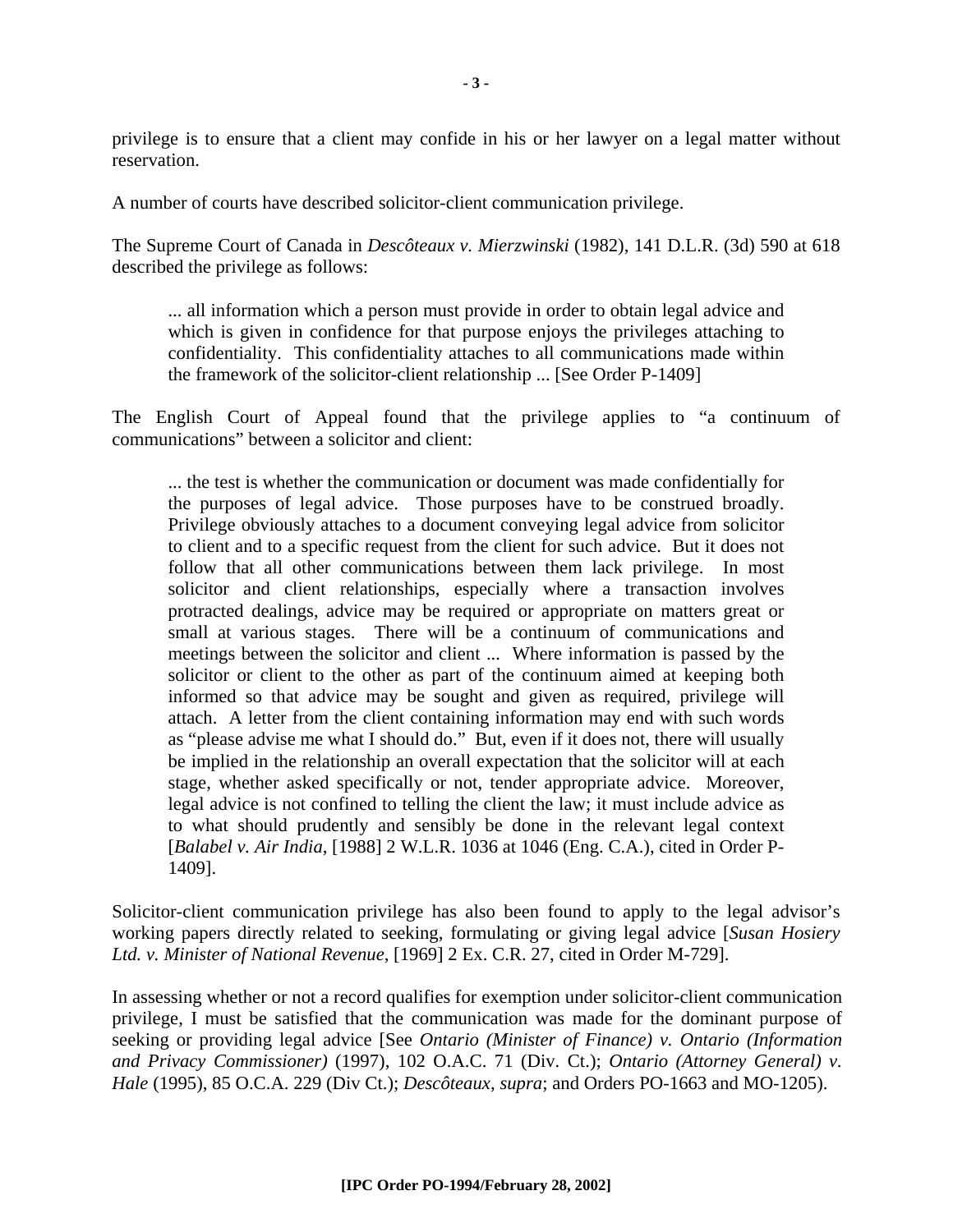The Director of Crown Operations for the Toronto Region prepared Records 1-3. The Ministry refers to this individual as "counsel", and also as a "senior manager" in the Criminal Law Division. Although I have not been provided with information concerning the qualifications of the position of "Director of Crown Operations", given the nature of the role, I assume it would require the incumbent to be a lawyer. In any event, the Ministry has stated that the particular individual holding this position at the time the memorandum was prepared was a lawyer, and I accept that. Also, based on the Ministry's representations, I find that the memorandum was prepared by the Director and communicated in writing to the Attorney General with a reasonably-held expectation of confidence.

However, in my view, the fact that the Director of Crown Operations is a lawyer is itself not sufficient to establish that all communications made by the Director qualify for solicitor-client communication privilege. In order to meet the requirements of this exemption claim, I must also be satisfied that the communication was either made for the purpose of providing legal advice, or was part of the "continuum of communications" described by the court in *Balabel*.

The Ministry of the Attorney General is somewhat unique in its structure and functions. In discharging its responsibilities for the administration of the provincial justice system, the Ministry must and does employ a large number of lawyers who provide a wide range of legal services. In some cases, of which the Director of Crown Operations is a good example, individual lawyers employed by the Ministry are required to perform a combination of responsibilities, both legal and operational. I have no difficulty in accepting that the Criminal Law Division as a whole, which includes a regionalized "Crown Operations" structure, has as its primary responsibility the provision of legal services to the province's criminal court system. However, it is important to recognize that this Division (as well as others in the Ministry) is also responsible for a range of operational responsibilities, similar in nature to other operational divisions that exist throughout the various ministries of the Ontario Government. It is the managers who discharge these operational responsibilities and, in my view, not all advice provided by management staff in the various Divisions of the Ministry of the Attorney General is necessarily or inherently legal advice protected by solicitor-client privilege. One must look to the nature of the advice itself, and distinguish between legal advice that warrants specific treatment in accordance with the common law requirements of solicitor-client privilege, and operational advice that should be considered under section 13(1) of the *Act* in the same manner that similar types of advice is handled in other institutions.

Applying this approach to Records 1-3, I find that any advice contained in the memorandum from the Director of Crown Operations to the Attorney General was operational and not legal in nature. The subject matter of the memorandum is trial delays, and the summary, analysis, explanations, advice and recommendations provided by the Director deal directly with this operational issue. I have also turned my mind to the question of whether, despite the fact that the memorandum does not contain legal advice, it might be part of a "continuum of communications" involving a solicitor and client. Based on the representations provided by the Ministry, and my independent assessment of the content of Records 1-3, I am not persuaded that the requirements of a "continuum of communications" outlined in *Balabel* are present. The memorandum would appear to be an issue-specific response to the Minister on the matter of trial delay in Toronto, provided by the particular manager responsible for this operational issue.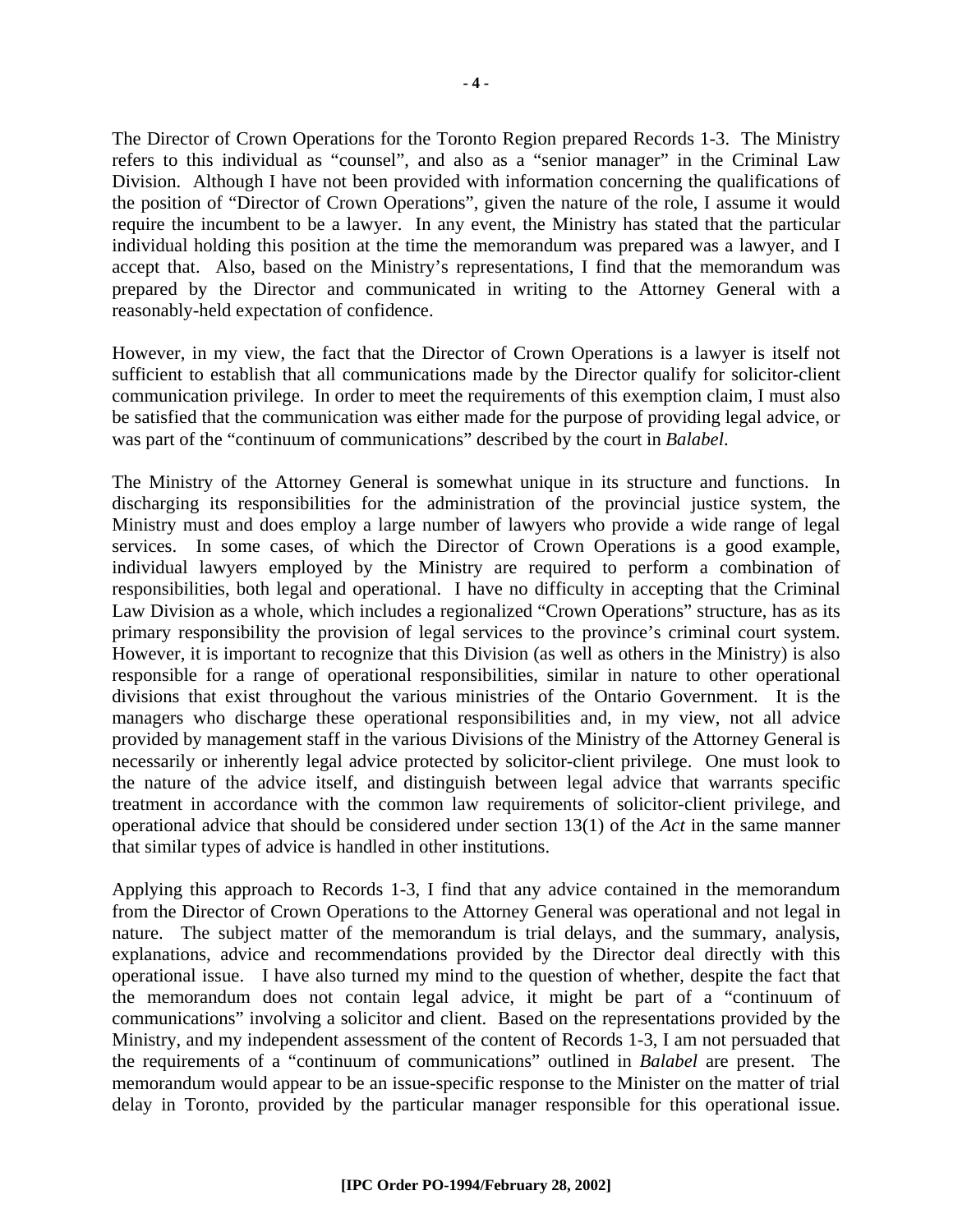Absent evidence to the contrary, I am not persuaded that the memorandum is part of any continuum of communications that would relate to legal advisory functions provided by the Director to the Attorney General in other contexts.

Alternatively, even if it could be argued that the contents of some portions of the memorandum constitute legal advice, I find that any such advice would not be the dominant purpose of the communication between the Director and the Attorney General. Clearly, in my view, the dominant, if not exclusive, purpose of any advice contained in Records 1-3 is operational and not legal in nature.

 I find support for my findings in a number of authorities. In dealing with the scope of solicitorclient privilege, Justice Farley of the Ontario Court (General Division) stated as follows in *Confederation Treasury Services Ltd. (Re)*, [1997] O.J. No. 3598:

… I would also note that [solicitor client] privilege does not automatically come into play merely because a lawyer is engaged by a client. The privilege attaches to the request for and obtaining of legal advice. **It does not attach to communications between a client and his retained counsel when that counsel is either not acting as a lawyer or where it is not legal advice but rather some other form of advice or other assistance being offered**. [my emphasis]

British Columbia Information and Privacy Commissioner David Loukidelis also considered a similar issue in his Order No. 331-1999, which involved the application of solicitor-client privilege under the comparable provisions of the British Columbia statute. In that order Commissioner Loukidelis had to determine whether certain communications from a lawyer (who was acting as an investigator), were privileged solicitor-client communications. After finding that the institution had failed to establish the existence of a solicitor-client relationship, Commissioner Loukidelis went on to state:

Even if one assumes that the Board [the institution in that case] was in a solicitorclient relationship with the investigating lawyer, I find that the Board has not established that the records in question were confidential communications for the purpose of giving or seeking legal advice within such a relationship. The courts have, in a number of cases, held that, even if a solicitor and client relationship exists, the lawyer must be acting as a lawyer and must be providing legal advice before the communication in question can be privileged.

For example, in *Northwest Mettech Corp. v. Metcon Services Ltd.*, [1996] B.C.J. No. 1915, Master Joyce ruled that communications from a lawyer to his client were not privileged because the lawyer, who was also a patent agent, was acting as a patent agent rather than as a lawyer with respect to those communications. A solicitor-client relationship existed between the lawyer and his client, but that was not enough. Master Joyce cited both Canadian and U.S. authorities for the proposition that communications between a lawyer and his or her client, in order to be privileged, must concern legal advice or representation. See, for example,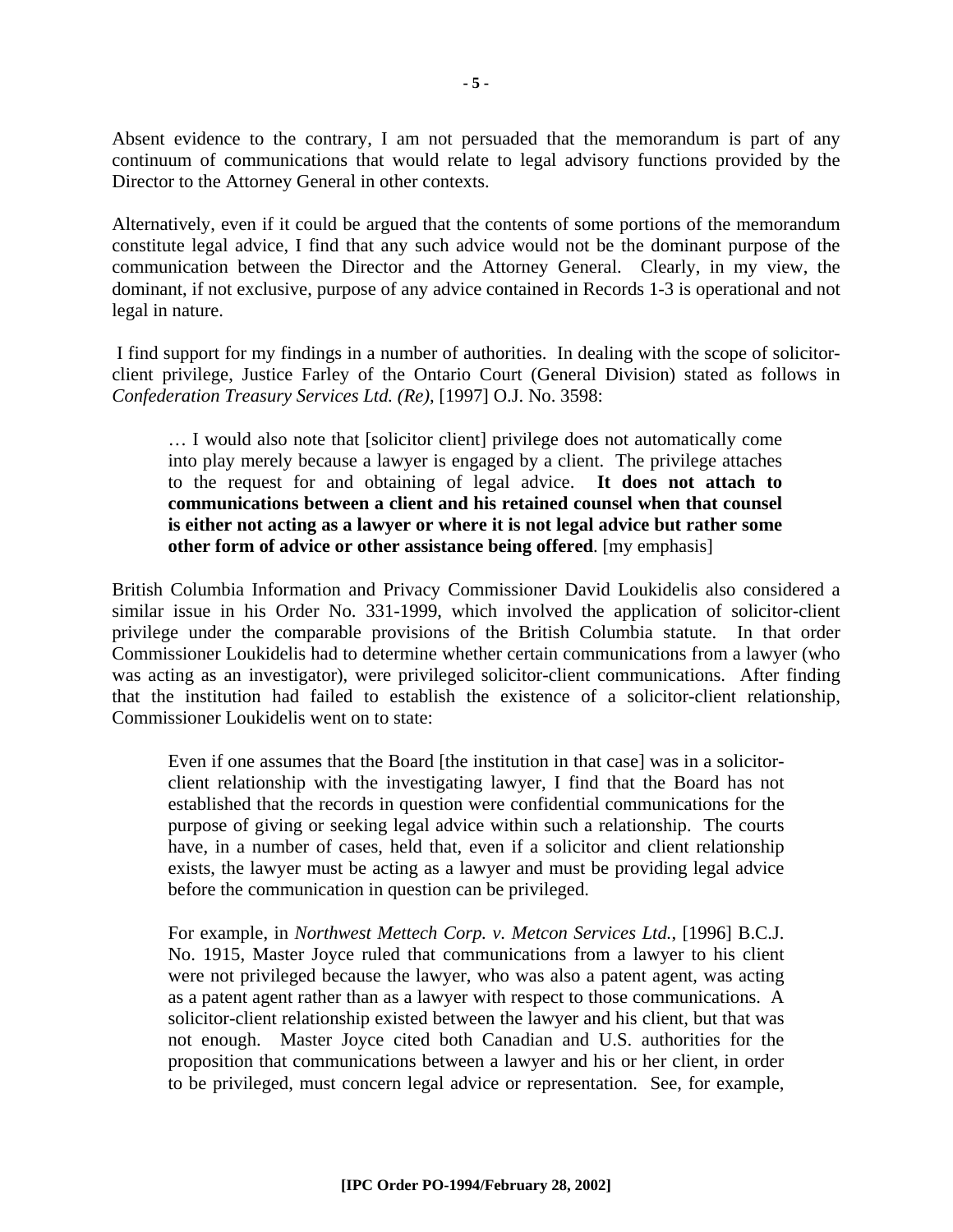the United States District Court decision in *Hercules Incorporated v. Exxon Corporation* (1977) 434 Fed. Supp. 136 (at p. 147):

If the primary purpose of a communication is to solicit or render advice on non-legal matters, the communication is not within the scope of the attorney-client privilege. Only if the attorney is 'acting as a lawyer' - giving advice with respect to the legal implications of a proposed course of conduct - may the privilege be properly invoked. In addition, if a communication is made primarily for the purpose of soliciting legal advice, an incidental request for business advice does not vitiate the attorney-client privilege.

It appears that an appeal from the decision of Master Joyce was dismissed by Smith J. of the British Columbia Supreme Court. (This is alluded to in the judgment of Thackray J., on another aspect of the same case, in *Northwest Mettech Corp. v. Metcon Services Ltd.*, [1997] B.C.J. No. 2734.)

It might be argued that *Northwest Mettech* involved a special case, namely individuals who are both lawyers and patent agents and are assisting a client in obtaining or in otherwise dealing with a patent. I do not agree. In my view, the reasoning and result in *Northwest Mettech* are simply consistent with other cases, such as *Descoteaux v. Mierzwinski*, [1982] 1 S.C.R. 860 (S.C.C.), which require the disputed communication to be for the purpose of giving or seeking legal advice before it will be privileged.

In summary, I find that the communications reflected in Records 1-3 were made for the purpose, or alternately for the dominant purpose, of providing operational advice to the Minister on issues relating to trial delays in the Toronto Region, rather than for the purpose or dominant purpose of providing legal advice. As such, the requirements of solicitor-client communications privilege have not been established, and Records 1-3 do not qualify for exemption under section 19 of the *Act*.

#### **Advice and Recommendations**

The Ministry claims section 13(1) of the *Act* as the basis for denying access to all of the records that remain at issue. Section 13(1) reads:

A head may refuse to disclose a record where the disclosure would reveal advice or recommendations of a public servant, any other person employed in the service of an institution or a consultant retained by an institution.

The "advice or recommendations" exemption purports to protect the free flow of advice and recommendations within the deliberative process of government decision-making or policymaking (Orders 94 and M-847). In addition, information in records that would "reveal" the advice or recommendations is also exempt from disclosure under section 13(1), even though it is not itself advisory in nature, if disclosure of that information would permit the drawing of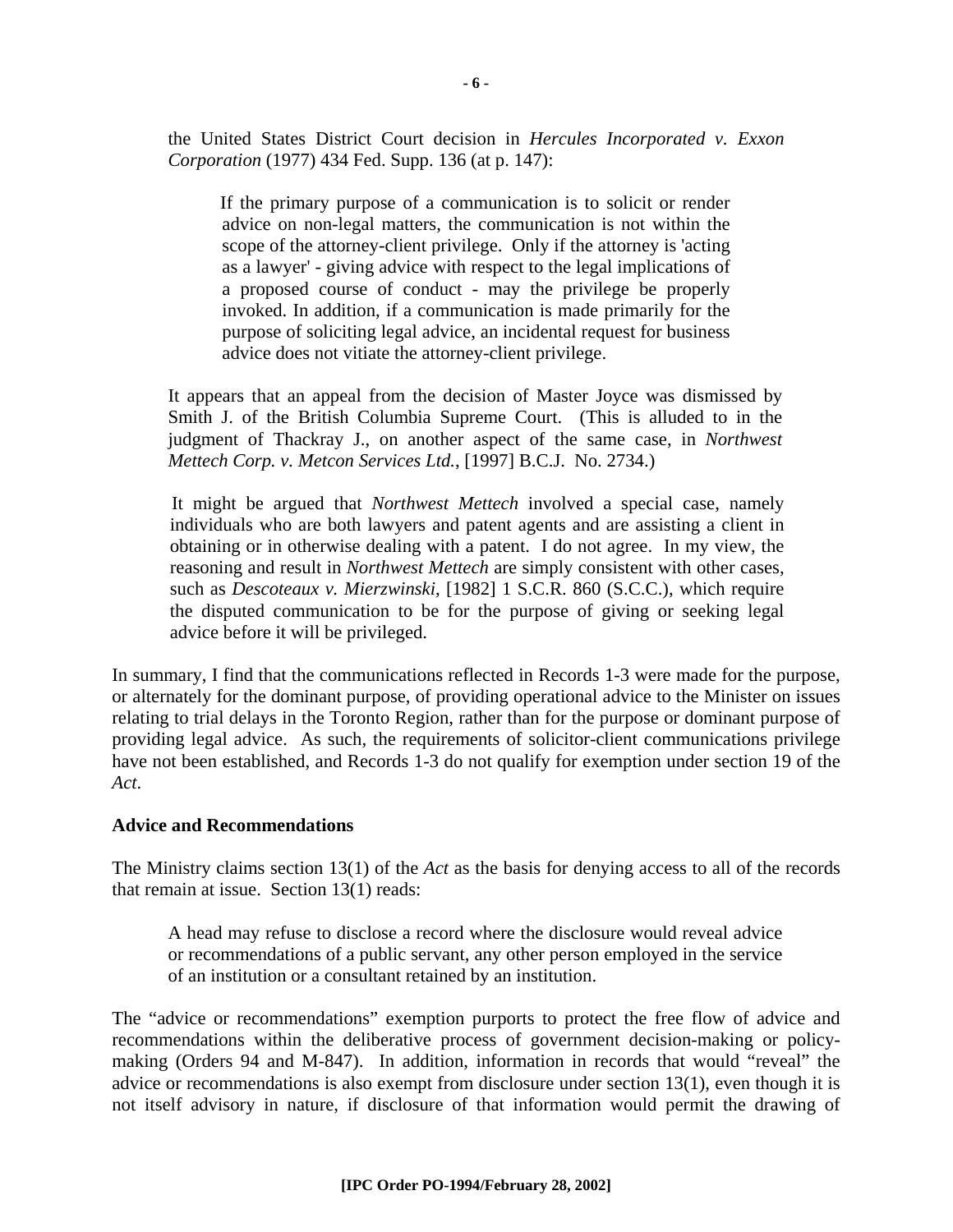accurate inferences as to the nature of the advice and recommendations (Orders P-233, M-280 and P-1054).

A number of previous orders have established that advice or recommendations for the purpose of section 13(1) must contain more than mere information. To qualify as "advice" or "recommendations", the information contained in the records must relate to a suggested course of action, which will ultimately be accepted or rejected by its recipient during the deliberative process (Orders 118, P-348, P-363, upheld on judicial review in *Ontario (Human Rights Commission)* v. *Ontario (Information and Privacy Commissioner)* (March 25, 1994), Toronto Doc. 721/92 (Ont. Div. Ct.); Order P-883, upheld on judicial review in *Ontario (Minister of Consumer and Commercial Relations)* v. *Ontario (Information and Privacy Commissioner)* (December 21, 1995), Toronto Doc. 220/95 (Ont. Div. Ct.), leave to appeal refused [1996] O.J. No. 1838 (C.A.)).

#### **Records 23 and 26**

The Ministry submits:

These records contain advice and/or recommendations that pertain to the submission of a suggested course of action that will ultimately be accepted or rejected during the deliberative process.

The records describe a possible course of action in that they contain recommendations and options to be considered by the Minister and/or senior management of the Ministry in discussions with other parties on the appointment of bilingual judges.

There is factual and background information that could permit the drawing of accurate inferences as to the nature of the actual advice or recommendations given to the government [P-233].

I do not accept the Ministry's position.

The undisclosed portions of Records 23 and 26 consist of suggested responses that the Attorney General might consider in fielding questions in the Legislative Assembly in January of 1999 related to the appointment of bilingual judges. I considered a similar issue in Order PO-1678, where I stated:

Record 39 and the remaining portions of Record 22 are "House Book notes". … I accept that the "Response" sections of these records contain information provided by staff as to the manner in which the Ministers should respond to questions on this issue. However, in my view, these records do not contain "advice" or "recommendations" in the sense contemplated by section 13(1). The information is provided to the Ministers for the specific purpose of making it available to the public if called upon to do so as part of open legislative debate. For this reason, I find that the "Response" portion of Records 22 and 39 would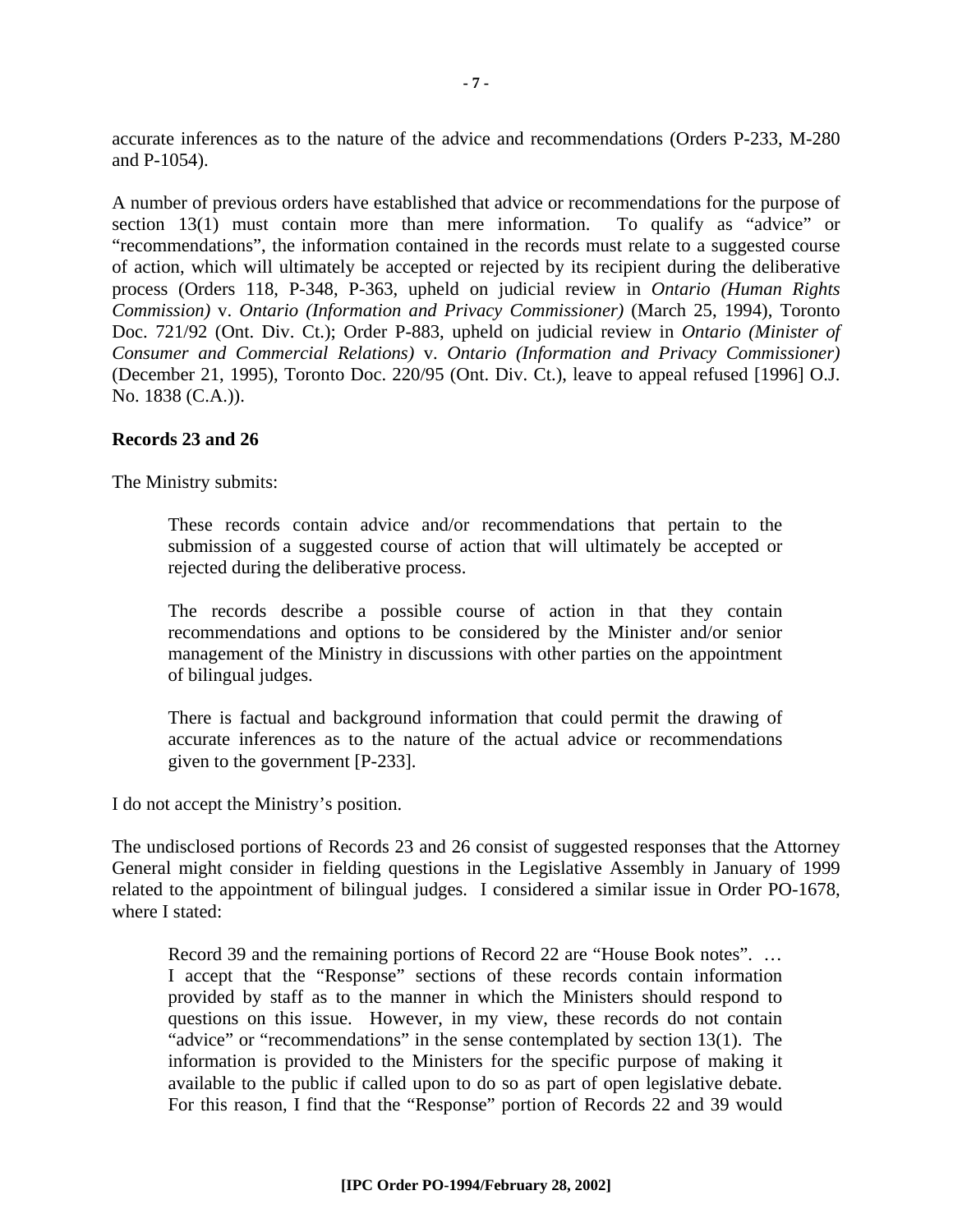not reveal advice or recommendations of a public servant and, accordingly, it does not qualify for exemption under section 13(1) of the *Act*. …

Adjudicator Laurel Cropley applied this analysis in Order PO-1848-F, where she found:

In my view, this reasoning [in Order PO-1678] is similarly applicable in the current appeal. It is apparent, from the records themselves and the Ministry's representations, that the information that has been withheld from Records 15 and 19 was intended to be used by the Minister or senior management in responding to public queries on this issue or as part of open legislative debate. Accordingly, I find that the withheld portions of Records 15 and 19 would not reveal the advice or recommendations of a public servant within the meaning of section 13(1), and they are not exempt under this section. …

Similarly in this appeal, the information severed from Records 23 and 26 was prepared and provided to the Attorney General for the specific purpose of making it available to the public if called upon to do so as part of open legislative debate. As such, I find that disclosure of the "Response" portions of pages 23 and 26 would not reveal advice or recommendations and, therefore, they do not qualify for exemption under section 13(1) of the *Act*.

The Ministry has not claimed any other exemptions for Records 23 and 26, so they should be disclosed to the appellant.

#### **Records 1-3**

As stated earlier, Records 1-3 comprise a 3-page memorandum prepared by the Director of Crown Operations and sent to the Attorney General concerning trial delays in the Toronto Region. In applying section 13(1) to this memorandum, the Ministry submits:

[The records were] prepared and compiled by counsel for the Ministry, who is also a senior manager, solely for the purpose of advising the Minister in relation to the business of the Ministry. The document contains the factual information upon which legal advice or recommendations to the Minister are based. It contains legal opinion and analysis and contains specific advice and recommended courses of action for the Minister's consideration relating to trial delays. Disclosure of this confidential legal memorandum would inhibit the freeflow of advice or recommendations within the deliberative process of government decision-making. It could reasonably be expected to have a chilling effect upon Crown counsel in the creation of written documents containing legal analysis and advice. The disclosure of this memo would not only reveal advice to government, it would also have a negative impact on the ability of the government to receive free-flowing legal and policy advice and recommendations regarding this issue and other issues in the future.

The Ministry then supports it position by referring to four previous orders of this office in which the section 13(1) exemption claims for the records was upheld (Orders P-771, P-946, P-1037 and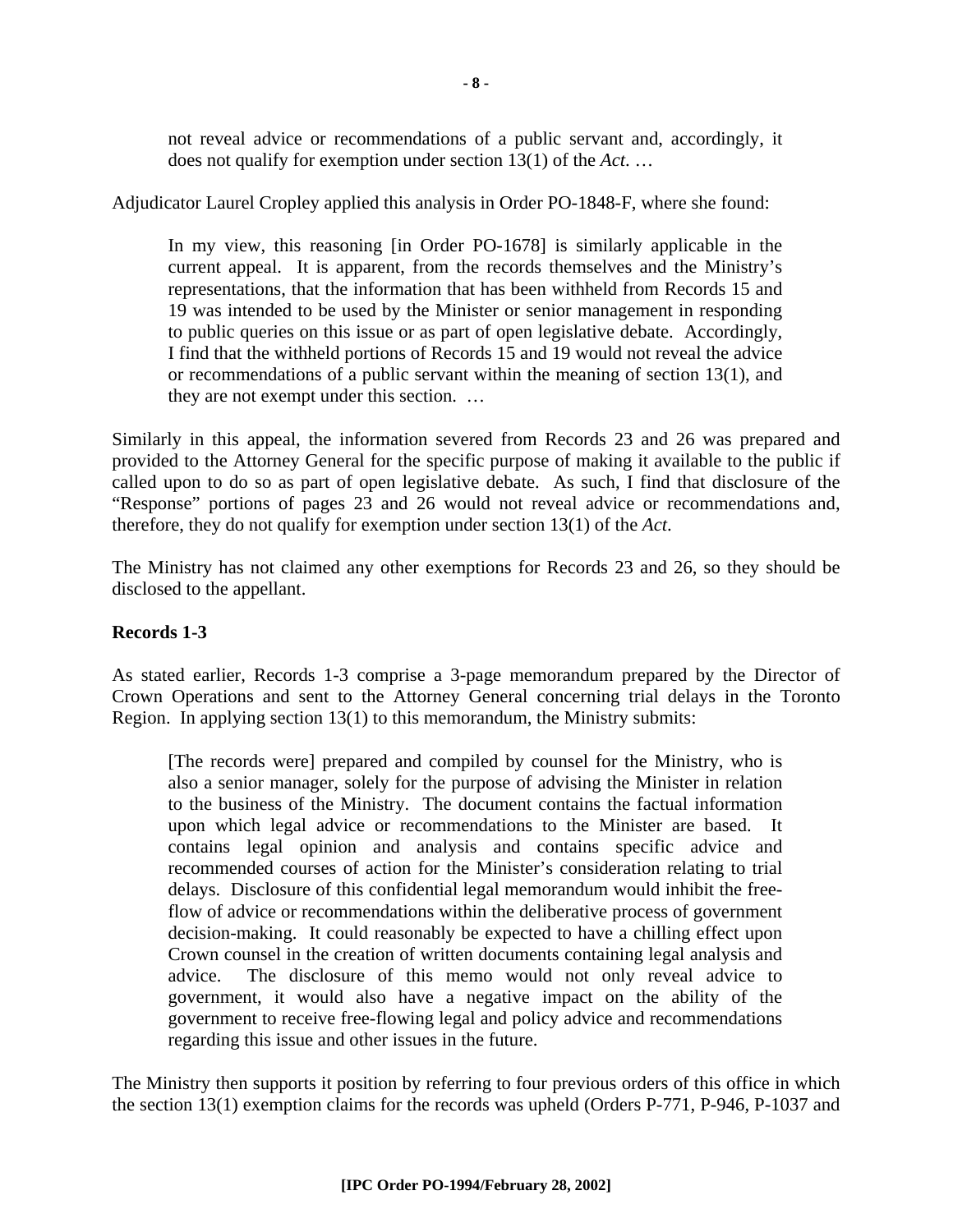P-1102). In reviewing those orders, I note that the section 13(1) exemption claim was upheld only for certain portions of the records at issue in those appeals.

As the Ministry states in its representations, the memorandum that comprises Records 1-3 deals with the subject of trial delays. The author begins the memorandum by summarizing the state of affairs in the Toronto Region in October of 2000 (when the record was prepared), and goes on to offer explanations, analysis and specific recommendations.

Having reviewed the memorandum, I am satisfied that the specific recommendations and the final sentence in the "analysis" section on Record 3 fall within the scope of section 13(1). Although, as stated earlier, I do not accept that the memorandum contains legal advice, I do accept that these portions of Record 3 consist of or would reveal suggested courses of action put forward by the Director of Crown Operations as the manager of the Toronto Region, which would be accepted or rejected by the Attorney General during the deliberative process of addressing trial delays. Accordingly, they qualify for exemption under section 13(1) of the *Act* and should not be disclosed.

However, I find that the rest of the memorandum, consisting of Records 1 and 2 and the remaining portions of Record 3, do not qualify for exemption under section 13(1). The summary, explanations and first sentence in the "analysis" section do not contain, nor would their disclosure reveal, "advice or recommendations" as this office has interpreted these terms. In my view, the information contained in the summary section of Records 1 and 2 and the first sentence of the "analysis" of Record 3 are clearly factual in nature, consisting of statistical information concerning various aspects of court operations and the impact they are having on case inventories. I find that this information falls within the scope of the exception provided by section 13(2)(a) of the *Act*, which reads:

(2) Despite subsection (1), a head shall not refuse under subsection (1) to disclose a record that contains,

(a) factual material;

Similarly, I find that the various explanations contained in Records 2 and 3 consist of factually based conclusions reached by the Director of Crown Operations regarding the operation of the courts in his Region. Although these conclusions apparently formed the basis of the advice and recommendations that follow, in my view, they do not themselves represent "advice" and clearly not "recommendations".

As far as whether disclosure would reveal advice or recommendations, the Ministry submits:

It is the Ministry's position that it is inappropriate to sever the express advice and recommendations from the factual basis upon which they were based and provided to the Minister. To do so would, in effect reveal the advice and recommendations made. The factual information cannot reasonably be severed from the advice and recommendations in the present case, as they are legal observations intertwined with the factual assertions.